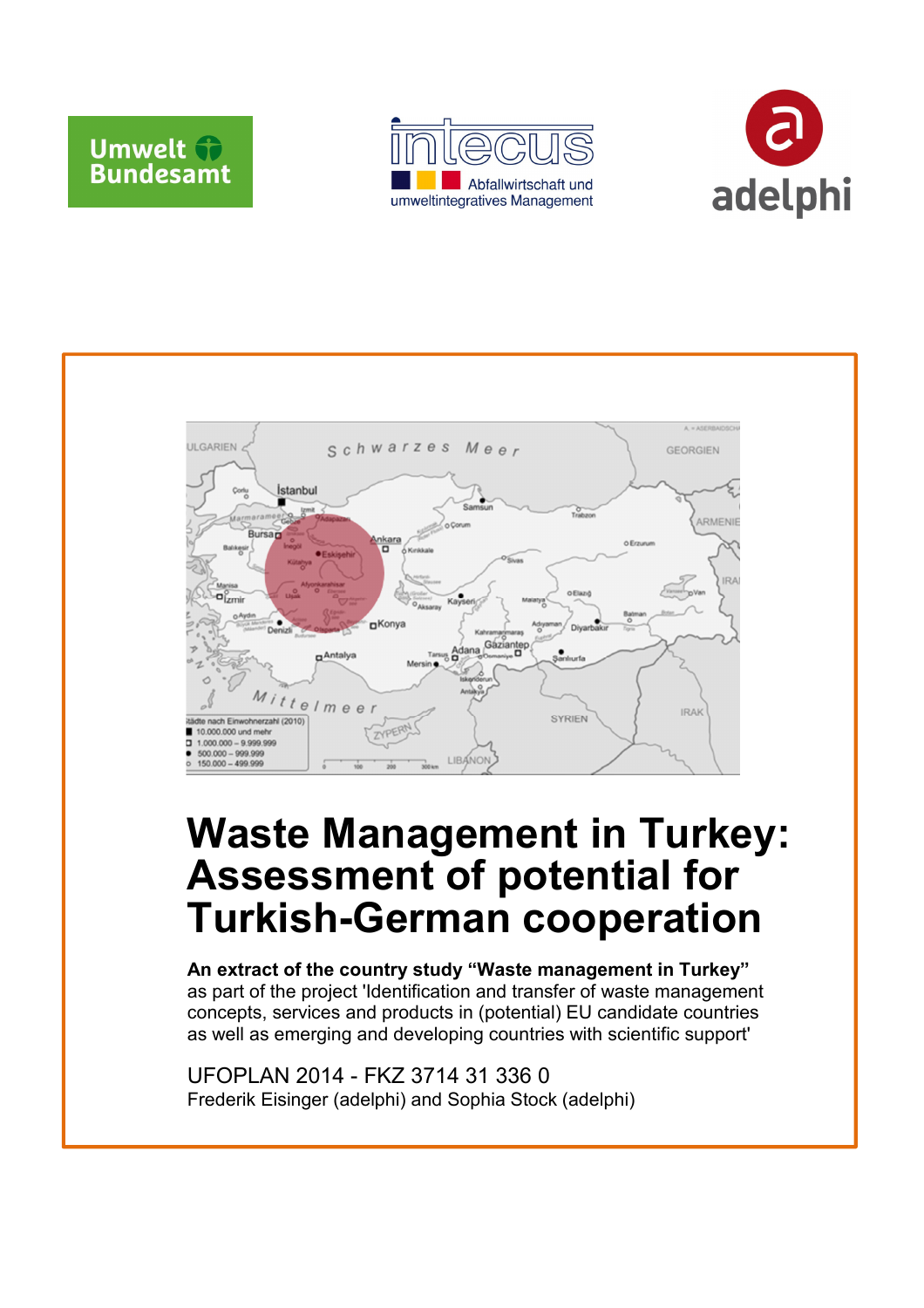## **Assessment of potential**

Since the adoption of the first environmental law in 1983, Turkish waste management has been **gaining momentum**. A major step forward came in the form of the country's recognition as an EU candidate country and its later inclusion in **EU accession negotiations**. The current legal stance in regard to the environment in Turkey is largely aligned with that of the EU. The task now is to build on the progress made over the past decades, promote the implementation of political and legal requirements, and fully exploit the potential for development in the waste management sector working towards a sustainable recycling economy. In order to achieve this, a joint effort is required from political, local and private stakeholders in Turkey, as well as its European and international partners.

The environmental and legal framework conditions are comprehensive and cover a broad spectrum of material flows. However, the **adoption of a national waste management law**  could also contribute to a stronger legal codification of waste management. **Harmonising policies and administration on a common waste management strategy** and long-term goals, including collection, recycling, and disposal quotas, are decisive in the process of developing such a law. As well as this, there is potential for **more effective regulatory control** to comply with existing waste management standards. **Increasing local and national supervision capacities** could contribute significantly to an improved implementation of existing legal acts and consequently negate the discrepancy between the waste management legislation and regulations on paper and their actual implementation.

There is a certain amount of potential for optimising not just the effectiveness, but also the efficiency of regulatory work. Specifically, there could be a better **allocation of responsibilities and tasks**, for example, among the ministries and authorities involved, which would streamline licensing for waste-to-energy projects. On the level of **local authorities and waste management associations** an **increase in financial, technical, and staff capacity** could above all have a positive effect in terms of modernising Turkish waste management. The current bottlenecks make the work of these two central stakeholders more difficult, and have a particularly negative effect on waste collection and transport.

The greatest potential in the waste collection and transport sector lies in the **development of an extensive separate collection system for municipal waste, especially bio-waste**. Big cities in which such systems are already in place, can be taken as a standard for further implementation in rural areas. The consistent enforcing of separate waste collection is particularly relevant when thinking about **expanding the commercial recycling economy**. The action plan for recycling demonstrates great ambition on the part of the Turkish government for this sector of waste management. According to current information, however, further efforts are needed to reach the desired quotas of 60% for recycling plastics, paper/cardboard, metal and glass by 2020. Something that might help higher reclamation and recycling quotas would be the **introduction of a nationwide deposit system**, e.g. for plastic bottles. Currently there are only a few isolated research and development projects that use the German deposit system as a model to some extent.

The biggest potential in waste disposal lies in **landfill construction and decontamination**, including landfill gas extraction and use. Although nationwide the number of unregulated landfills is still higher than the number of regulated ones, an increasing percentage of Turkish municipal waste is being sent to regulated landfill sites. Their capacities will soon be exhausted, and so there is a real need to build new, regulated EU-compliant landfills and clean up old sites. This means that future plans for modernising landfills can build on the constant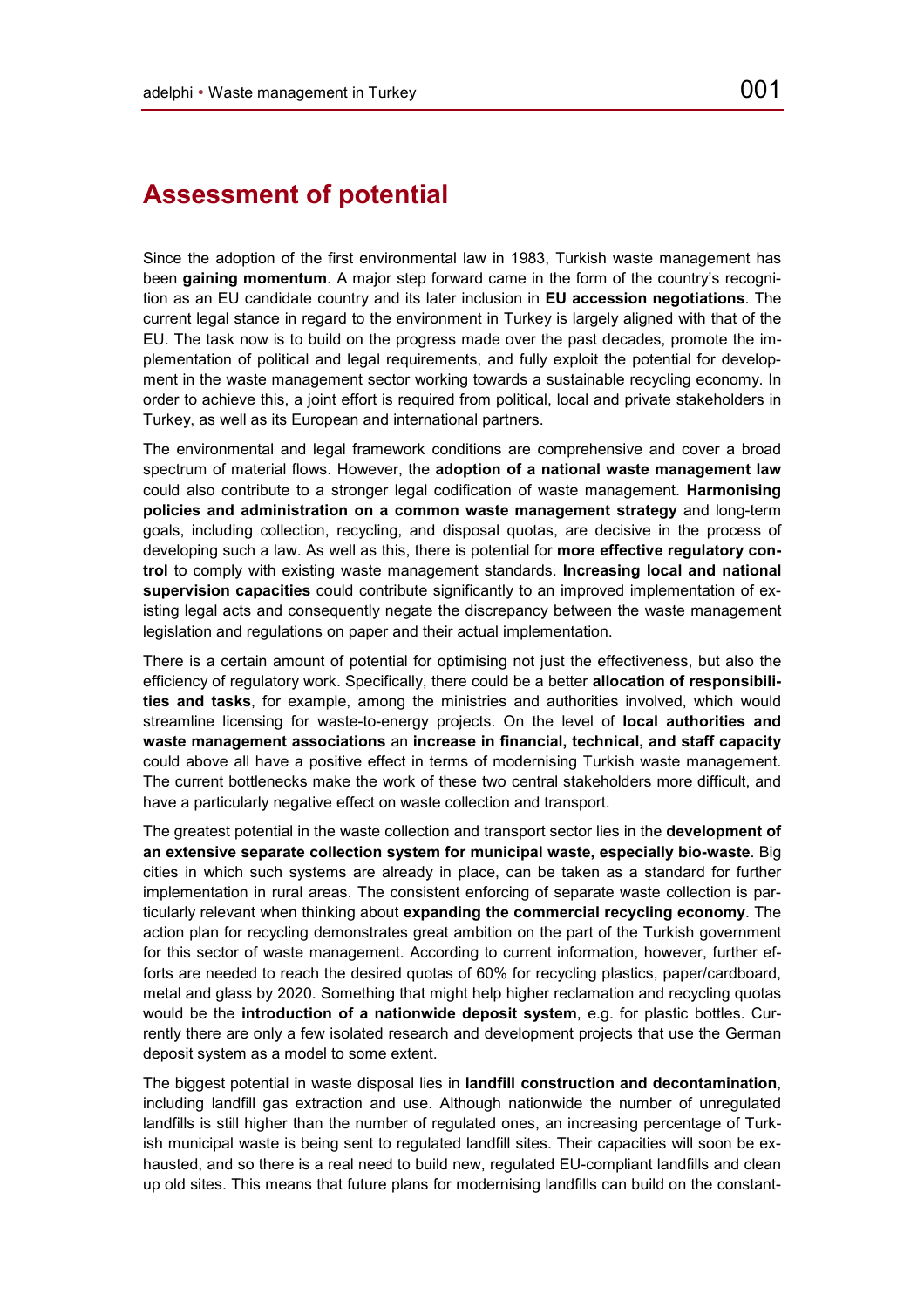ly improving landfill technology of the last ten years in Turkey. As landfill will continue to be the main method of municipal waste disposal in Turkey for the foreseeable future, **biogas utilisation, from landfill gas among other things,** is an option. The potential for this form of regenerative energy generation is estimated at more than **3TWh a year**; currently, existing capacities exploit considerably less.

In addition, all signs are pointing to the idea that in the next few years we will see an increased **interest in waste incineration technologies**. Although the plans to build a facility for incinerating municipal waste still have not been implemented in Istanbul, around 20 more Turkish cities have registered their interest in introducing this kind of technology. If concrete plans were to be initiated in this sector, it is likely that there would be a need for **high-quality education and training for technical staff** alongside the construction of facilities.

As well as decisions in favour of or against certain waste technologies, the future development of Turkish waste management is dependent on **funding issues**. The entire Turkish waste sector is suffering from chronic underfunding, where the brunt of the burden is borne locally. However, revenue from the green tax specifically introduced to combat this problem is not usually enough to finance local waste services. Whether or not the financial situation for local authorities and waste management associations can be strengthened is dependent to a large extent on **nationwide waste charges**. Currently, only 30-40% of local authorities in Turkey levy these charges. As well as taxes and charges, private sector investment also plays a decisive role in the continued development of a waste management infrastructure. Because of the unstable situation in Turkish domestic and foreign politics, Turkey's current **capital investment** is comparatively weak. **Stabilising political relations** would send a positive message to both domestic and foreign investors.

Combining this with a general **strengthening of legal security** would promote improved capital investment as well as an **exchange of international expertise and technology**. Concrete measures would be, for example, more transparent processes for the allocation and execution of tasks, making the purchase of land easier for foreign companies and reducing the required domestic value-added share for waste-to-energy plans.

There is also the potential for a more efficient exchange of expertise in Turkey. Using the results of academic research more effectively in planning and implementing waste management ideas, as well as putting a more practical emphasis on vocational training, could help in achieving the **link between science and practice** necessary for such an exchange.

This wealth of potential, together with a generally positive development in the last ten years, indicates a bright future for further modernising Turkish waste management despite the challenges it currently faces. The two following graphs give a final overview of the areas for potential development identified and described in the study. These are defined by likelihood of implementing a specific measure (x axis) and the effect implementing them will have (y axis) in improving the waste management situation as a whole. Building on this, it is assumed that there will be a lot of urgency to implement measures with high implementation reserves and a high impact potential (red). Measures with lower levels of urgency are marked with yellow (medium) and green (low) accordingly. (Figure 1) This colour scale, based on the "traffic light system" is also used in the benchmark analysis (Appendix VII), in which Turkey's waste management situation is compared with waste management plans and implementations in the EU/Germany.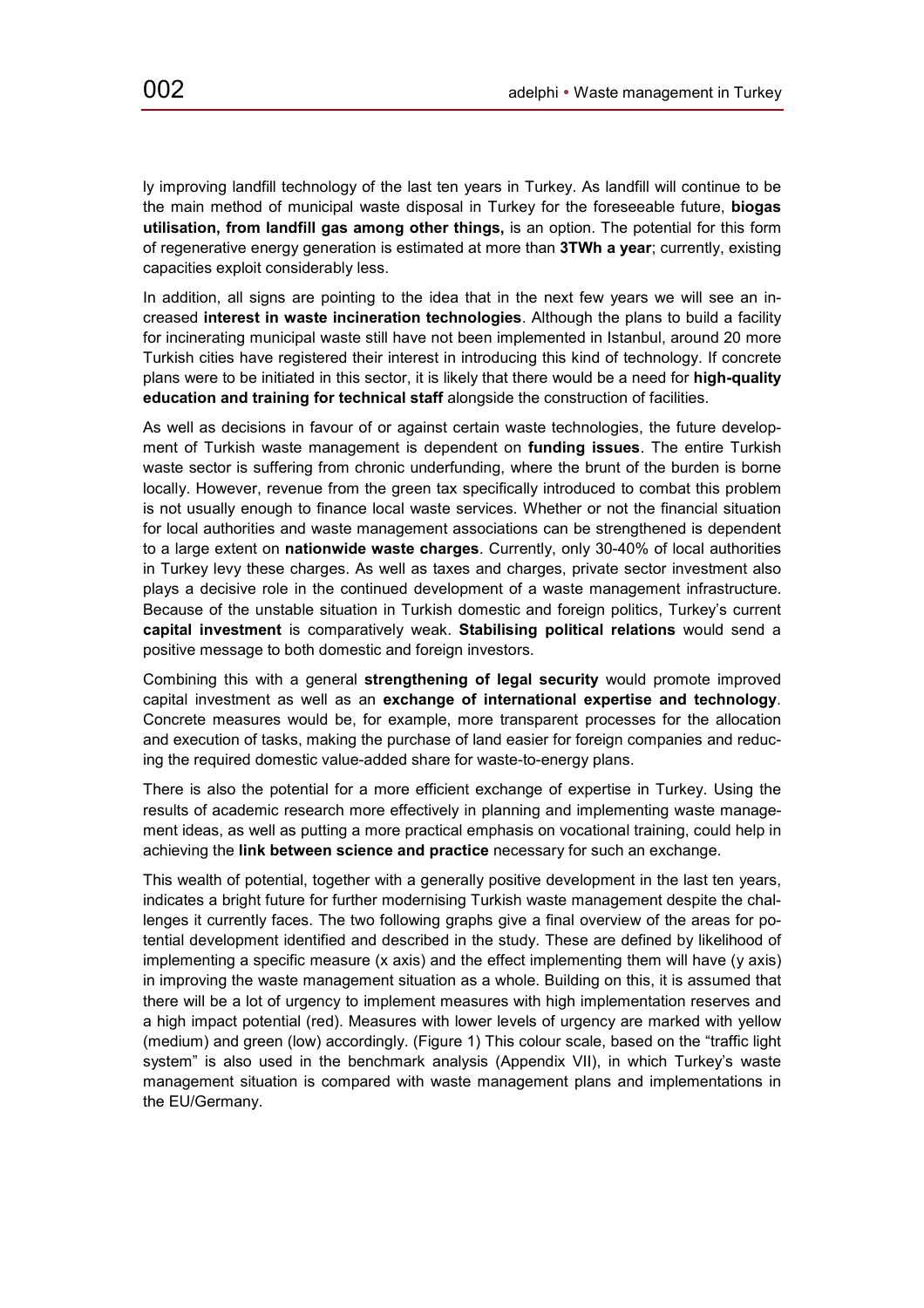In Figure 2 only those development potentials are highlighted which lend themselves to Turkish-German co-operation. This assessment is based on the existing study and is taken only from a German perspective.



Figure 1: Assessment of potential